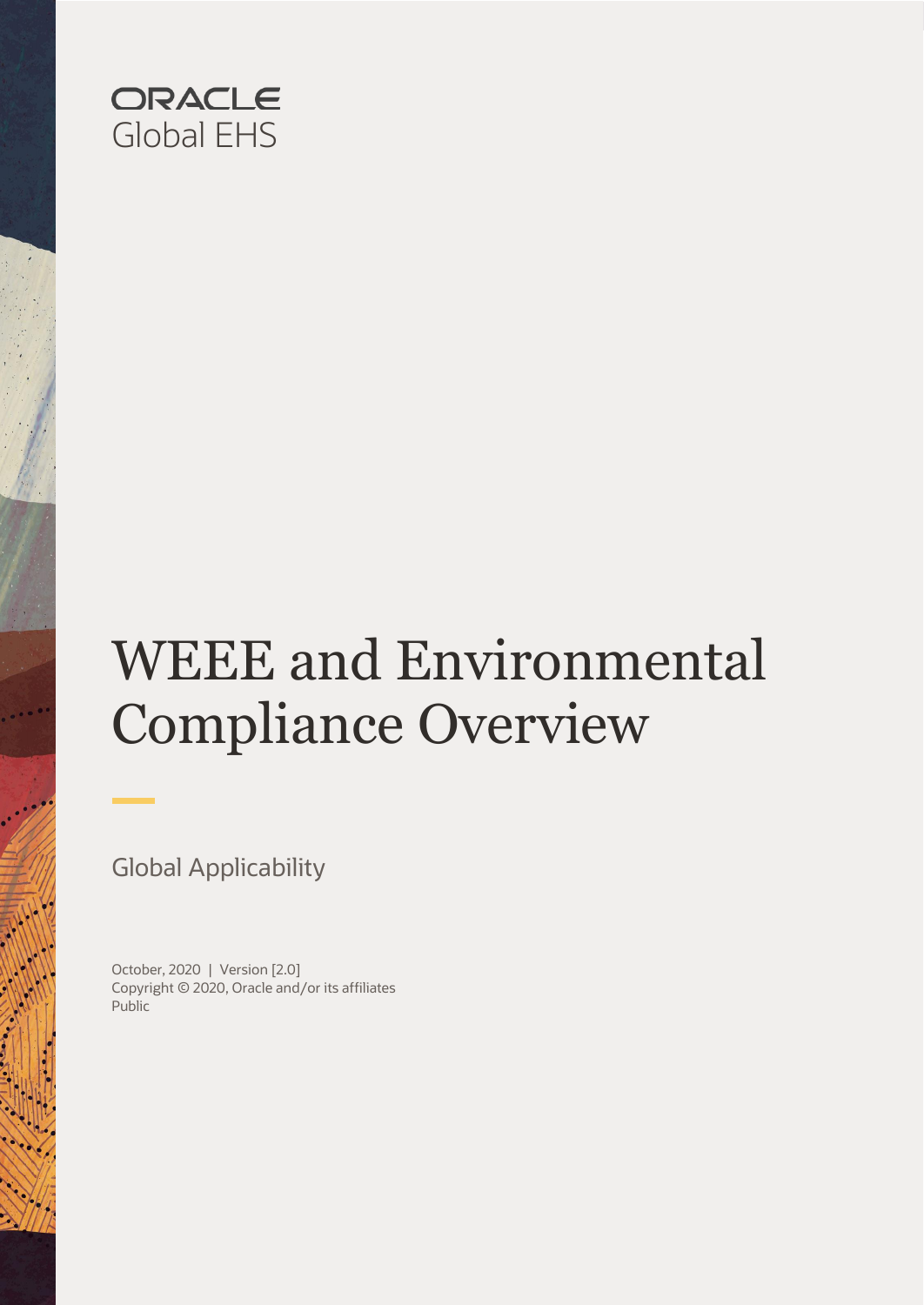# **TABLE OF CONTENTS**

| <b>Global Overview</b>                                        | 3 |
|---------------------------------------------------------------|---|
| Canada                                                        | 4 |
| <b>United States</b>                                          | 4 |
| Latin America                                                 | 4 |
| EMEA (Europe, Middle East & Africa) Region                    | 5 |
| EU Waste Electrical and Electronic Equipment (WEEE) Directive | 5 |
| <b>EU Battery Directive</b>                                   | 5 |
| <b>EU Packaging Directive</b>                                 | 5 |
| APAC (Asia Pacific)                                           | 6 |
| India                                                         | 6 |
| Hong Kong                                                     | 7 |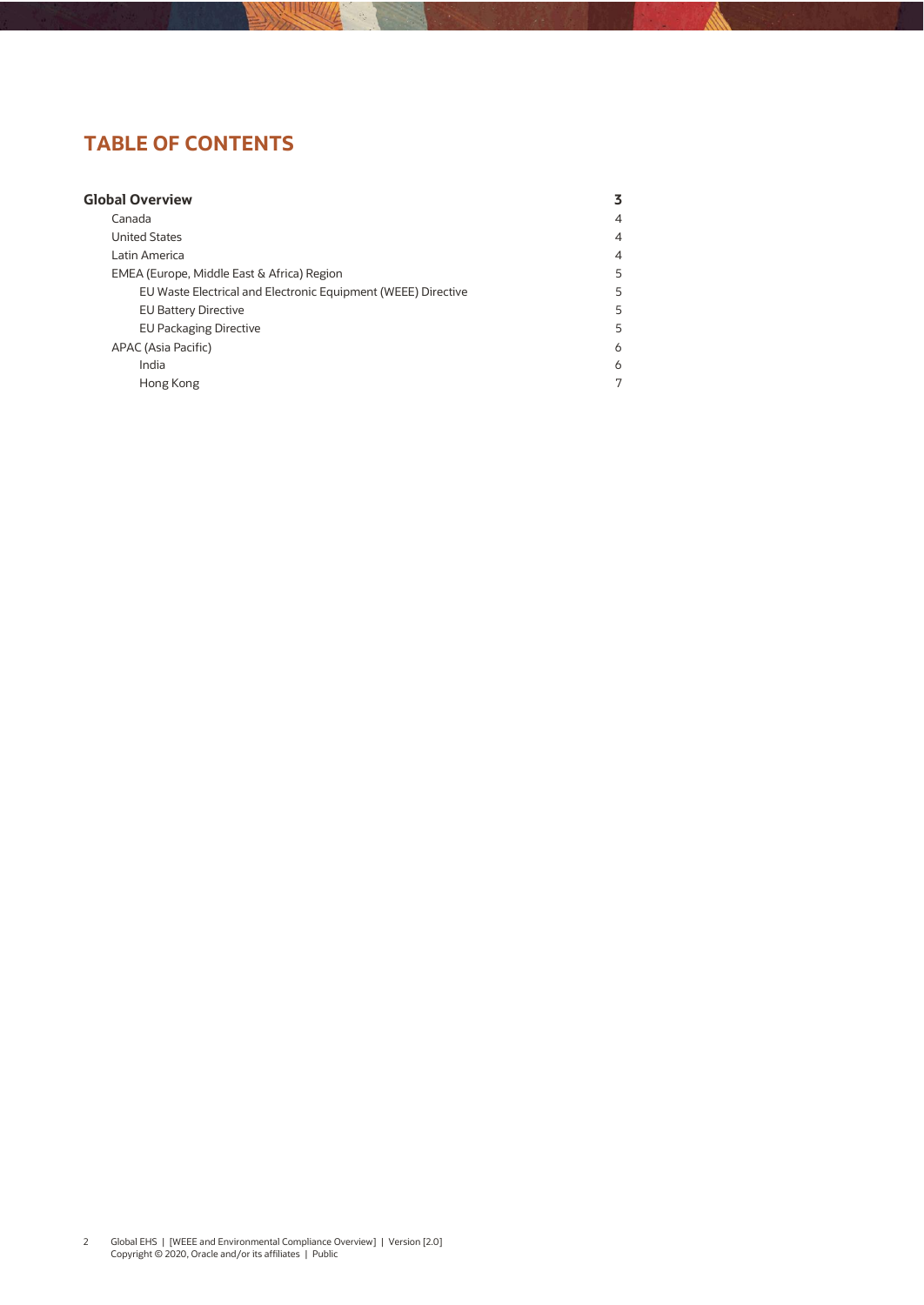<span id="page-2-1"></span>

# <span id="page-2-0"></span>**GLOBAL OVERVIEW**

The enforcement of the EU WEEE Directive has accelerated the expansion of end-of-life product take back regulations throughout the world. As a result, Oracle has created an extensive product returns program to become compliant with regulations in the various geographies worldwide. In order to meet local compliance obligations associated with the placement of electronic products, batteries and packaging on given markets as it applies to Oracle Products, Oracle has joined compliance schemes and product stewardship programs in certain countries and jurisdictions.

Oracle considers and plans for every phase in our products' life cycle, from design and packaging to the endof-life for electronic components and equipment. Despite the regional challenges and the differences between global take back regulations, when Oracle determines Oracle Products are in scope of the regulations, Oracle registers as a producer, pays required fees, provides put on the market declarations and collects and recycles branded product.

Oracle-branded products display the WEEE Symbol to alert our customers that products bearing this label should not be disposed in a landfill or with municipal or household waste. Instead, customers can take advantage of the return and collection system made available by Oracle to you for discarding these products. Our Hardware Take Back [and Recycling Program](https://www.oracle.com/it-infrastructure/take-back-and-recycling/index.html) website is referenced on Oracle shipping documents (commercial invoice and packing list) to allow for easy access to instructions on future product disposal.

#### **WEEE Symbol**



In addition to offering our customers a Product Take Back and Recycling Program, Oracle also properly decommissions and recycles internal employee assets.

To learn more about Oracle's compliance initiatives globally, please click the various regions on the map above.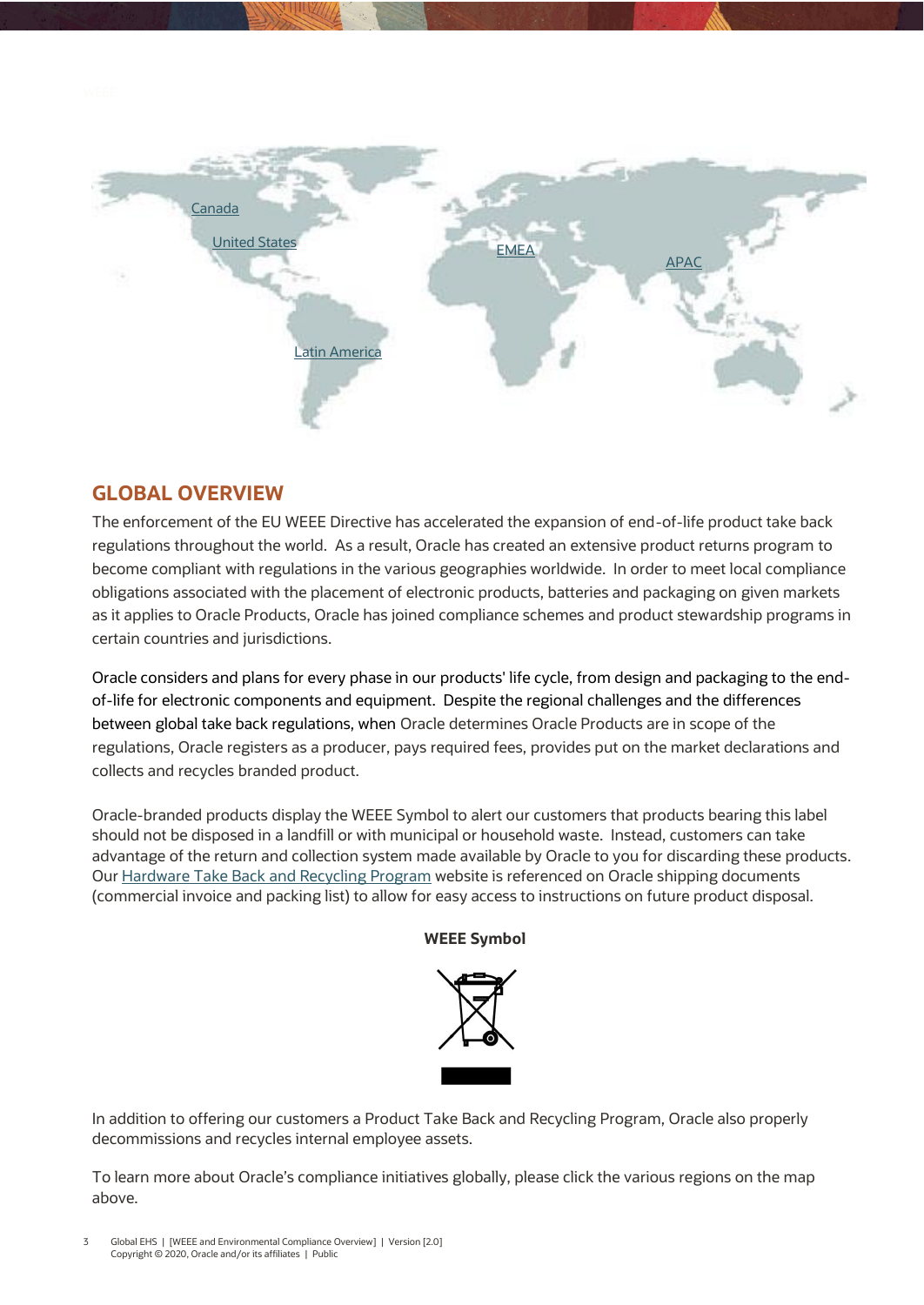# <span id="page-3-0"></span>**Canada**

As the concern for the volume of electronic waste grows, a number of Provinces in Canada have passed regulations since 2006 to divert electronics waste and batteries from landfills as a means to protect the environment. These waste diversion regulations require manufacturers of covered electronic devices to participate in approved electronic product stewardship programs. The programs allow consumers and businesses to drop off eligible electronic devices for recycling, free of charge, at numerous depots throughout the Province. These programs are approved by the Provincial Minister of the Environment and will manage Oracle's "Brand Owner" obligations under the regulations.

Although Oracle is a member of these Product Stewardship organizations, these organizations do not currently manage all of our electronic product types within Canada. As such, Oracle also offers a take-back program for all product returns. For the individual products covered by the Provincial Stewardship programs, we calculate and remit the required environmental handling fees for the covered devices currently without reimbursement by our customers.

Click [here](http://www.recyclemyelectronics.ca/) for more information on the various Provincial programs.

Return to [top](#page-2-1)

# <span id="page-3-1"></span>**United States**

Typically the regulations enacted in the U.S. target the collection and recycling of residential electronic products. As Oracle's hardware business focuses on providing network computing products and services to the commercial market Most Oracle products are not in scope of the regulations.

Oracle strives to be a good steward of the environment by providing a product take back service for all of our customers and establishing solid environmental practices. Where required, Oracle registers with State take back programs when necessary and continues to take-back equipment, including third-party equipment that is part of an Oracle-branded e-waste de-installation.

Click [here](http://www.electronicstakeback.com/promote-good-laws/state-legislation/) for a summary of the various state laws provided by Electronics Take-Back Coalition.

Certain States have additional information available for consumers to recycle computer monitors (this list is not all inclusive):

- California [www.erecycle.org.](http://www.erecycle.org/)
- Maine [Maine Department of Environmental Protection](http://www.maine.gov/dep/rwm/ewaste/index.htm)

Return to [top](#page-2-1)

# <span id="page-3-2"></span>**Latin America**

Environmental regulations are emerging at a fast pace in Latin America. Regulations are being passed at the country, province and even municipal levels causing additional complexity in compliance. Most implementing regulations target specific electronic products and often require a threshold quantity to be reached before actions under the regulation become mandatory. The framework is very similar to the European Union, typically requiring the manufacturer to label the product as recyclable and to take back the product from the customer at end-of life. Some countries also require waste electronic equipment to be managed as a "special waste" and enforce collection targets that companies must attain.

Oracle has joined forces with compliance schemes in some countries like Colombia and Peru while also complying individually in others. In both circumstances, Oracle customer return requests are being managed via our Global Returns Program. Oracle has met its compliance obligations in several countries where Waste Management Plans have been submitted detailing our process around product collection and recycling at end of life.

<span id="page-3-3"></span>Return to [top](#page-2-1)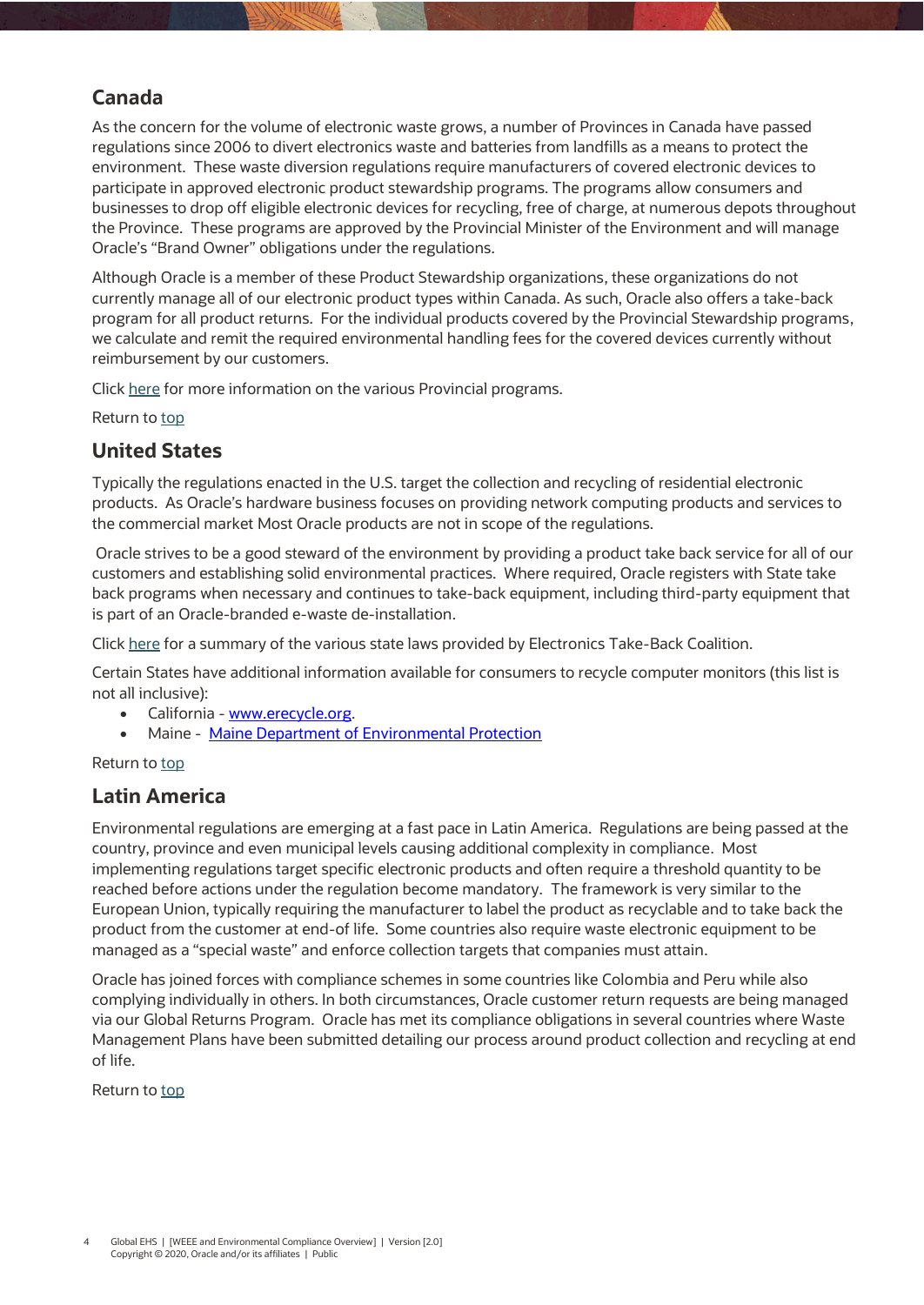# <span id="page-4-0"></span>**EMEA (Europe, Middle East & Africa) Region**

## <span id="page-4-1"></span>**EU Waste Electrical and Electronic Equipment (WEEE) Directive**

In August of 2005, th[e](http://eur-lex.europa.eu/LexUriServ/LexUriServ.do?uri=OJ:L:2012:197:0038:0071:en:PDF) European Union (EU) implemented the **EU WEEE Directive 2002/96/EC** and later the [WEEE Recast Directive 2012/19/EU](http://eur-lex.europa.eu/LexUriServ/LexUriServ.do?uri=OJ:L:2012:197:0038:0071:en:PDF) requiring producers of electronic equipment to manage and finance the collection, reuse, recycling and appropriately treat WEEE that the producer places on the EU market after August 13, 2005. The goal of this directive aims at minimizing the volume of electrical and electronic waste disposal and encourages re-use and recycling at end of life.

As a hardware manufacturer, Oracle has met its national obligations to the EU WEEE Directive by registering in those countries to which Oracle is an importer. Oracle has also elected to join WEEE Compliance Schemes in some countries to help manage customer returns at end of life.

Customers who have purchased Oracle-branded electrical or electronic products in the EU and are intending to discard these products at the end of their useful life should not dispose of them with household or municipal waste. Oracle has labeled its branded electronic products with the WEEE Symbol to alert our customers that products bearing this label should not be disposed in a landfill or with municipal or household waste in the EU. Instead, please be aware that Oracle has [a return and collection system](https://www.oracle.com/it-infrastructure/take-back-and-recycling/index.html) available to customers, free of transportation and recycling costs, for discarding these products.

For a copy of Oracle's Selective Treatment of Waste Electrical and Electronic Equipment outlined under Article 8(2) and Annex VII of the EU WEEE Recast Directive, please click here WEEE Selective Treatment List.

# <span id="page-4-2"></span>**EU Battery Directive**

In September of 2008, the EU also implemented the EU Battery Directive (2006/66/EC) which was later amended (2013/56/EU) requiring producers of all battery types to properly manage and recycle their batteries at end of life. As a producer of Portable Batteries on the EU Market, Oracle has met its obligations by registering and joining Compliance Schemes in those countries it places batteries on the market and where threshold levels are met. Most batteries sold by Oracle are embedded within its hardware products and are not intended to be removed by the customer. When required, batteries and/or packaging are appropriately marked with the crossed-out wheelie bin symbol and are labeled with the chemical composition and/or capacity marking.

#### **Example Crossed-out Wheelie Bin**



## <span id="page-4-3"></span>**EU Packaging Directive**

In December of 1994, the EU implemented the Packaging and Packaging Waste Directive aimed at reducing the production of packaging waste and promoting recycling and re-use. To meet its obligations as a packaging producer, Oracle has joined forces with numerous Packaging Schemes throughout Europe that customers can leverage for packaging recycling at end of life. Customers should contact their account managers for compliance scheme details. In addition, Oracle adheres to the essential requirements including supplying packaging that is easily recycled and not using materials that contain lead, mercury, cadmium, chromium, or chlorofluorocarbons.

Oracle is also tracking and complying to take back legislation in other countries in the Middle East. A trend is developing where many nearby countries including Israel and Serbia have enacted take back laws similar to the EU Directives.

#### Return to [top](#page-2-1)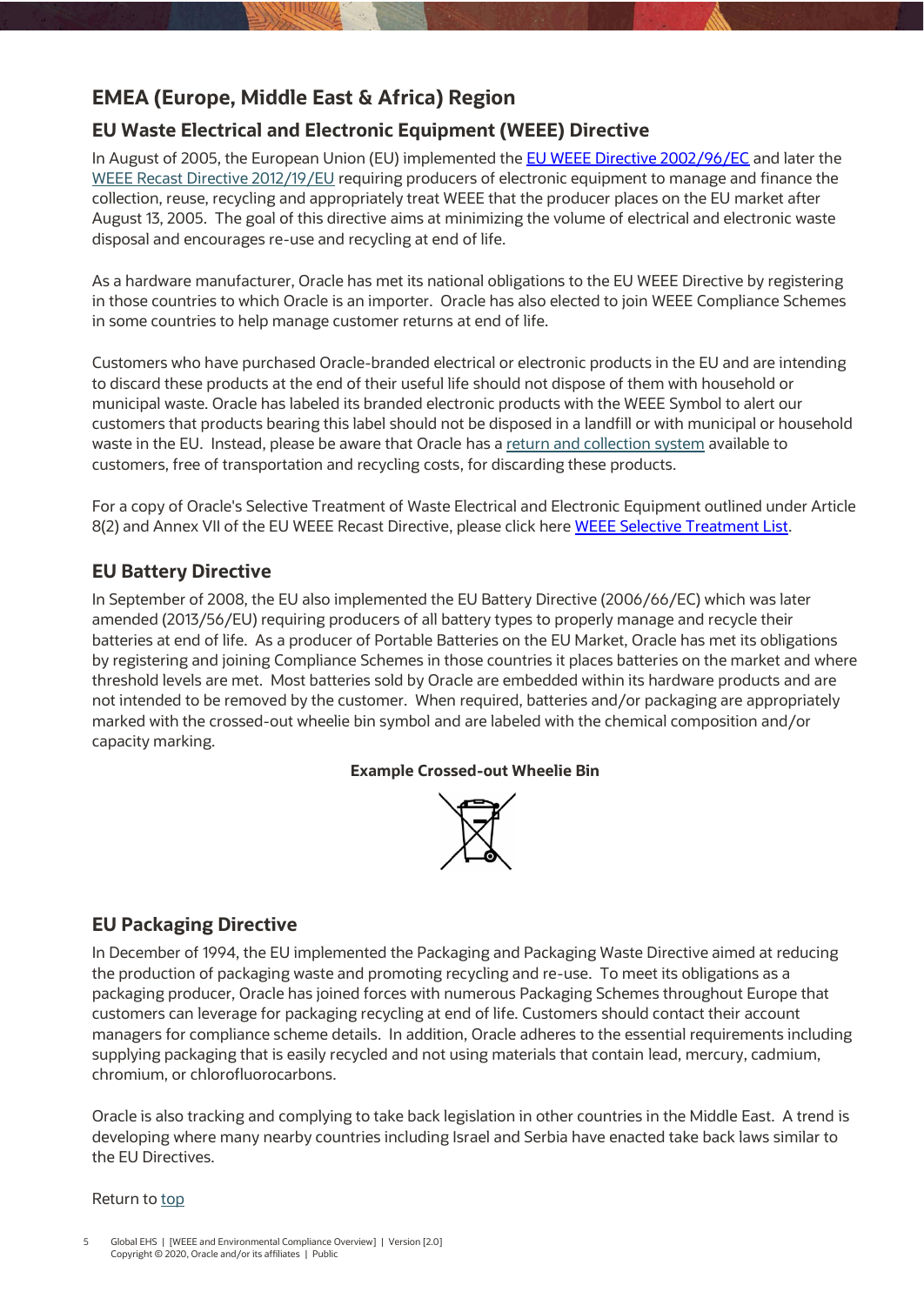# <span id="page-5-0"></span>**APAC (Asia Pacific)**

Like most other jurisdictions, APAC has enacted various WEEE take back, battery, and packaging laws that vary from country to country, however their intent remains the same: to maximize the proper disposal and recycling of electronic waste and to minimize the impact to the environment. Similar to the Latin America region, many of the regulations in APAC are triggered by threshold volumes and product classification through custom codes. Oracle continues to monitor the emerging regulations and impact to Oracle and is currently equipped to take back and recycle all branded equipment in the APAC Region through our [Hardware Take Back and Recycling Program.](https://www.oracle.com/it-infrastructure/take-back-and-recycling/index.html)

### <span id="page-5-1"></span>**India**

#### **E-Waste Rules**

The Ministry of Environment and Forests (MOEF) originally published the India E-Waste (Management) Rules, 2011 which went into effect on May 1, 2012 for WEEE requirements and May 1, 2014 for RoHS requirements. Most recently, The E-waste (Management) Amendment Rules, 2018 was published on March 22, 2018, which further amended the current E-waste (Management) Rules, 2016. The E-waste Rules specify requirements around the take back, collection and recycling aspects of E-waste found in Schedule I in addition to the reduction in the use of certain hazardous substances in electrical and electronic equipment.

Oracle doesn't offer to sell branded products directly in India. As such, Oracle is not currently obligated to register as an authorized producer nor obtain an Extended Producer Responsibility Authorization. However, Oracle is a Bulk Consumer in India utilizing its own take back and recycling process to properly dispose of internal assets and meeting the annual Form 2, 3 and 6 requirements. We encourage all local customers to take advantage and to utilize our [Hardware Take Back and Recycling Program,](https://www.oracle.com/it-infrastructure/take-back-and-recycling/index.html) which is made available to them free of charge.

In addition, Oracle is currently meeting the various requirements stipulated by the Rules as described below:

- Oracle has labeled its branded electronic products with the crossed out wheelie bin symbol to alert our customers that products bearing this label should not be disposed in a landfill or with municipal or household waste in India. Instead, please be aware that Oracle is making a return and collection system available to customers, free of transportation and recycling costs, for discarding these products.
- For large equipment returns, Oracle can provide Packaging Instructions, as requested, to ensure the safe handling of the equipment and to help prevent accidental damage or breakage during transport.
- Oracle products do not contain lead, mercury, hexavalent chromium, polybrominated biphenyls or polybrominated di-phenyl ethers above the maximum concentration value of 0.1% by weight in homogeneous material and do not contain cadmium above the maximum concentration value of 0.01% by weight in homogeneous material except for the exemptions set in Schedule 2 of the Rule.
- Oracle uses environmentally sound recycling methods. Once products are disassembled and useful components and materials are removed for reuse and/or resale, and hazardous materials are removed for special processing, remaining materials are processed through a "grind" process which segregates printed circuit boards and assemblies and different metals in separate bins. The bins are forwarded to smelters for further processing into raw metals for reuse. Typically less than 1 percent of any of the material ends up in landfill.
- Oracle's recyclers have obtained the appropriate permits to operate as a recycler in India, including submittal of the various annual forms due.

#### **Battery Rules**

Under the Batteries (Management & Handling) Rules 2001, as amended in 2010, Oracle India qualifies as a bulk consumer of Lead Acid Batteries in India. As such, Oracle is fulfilling its various requirements under these Rules.